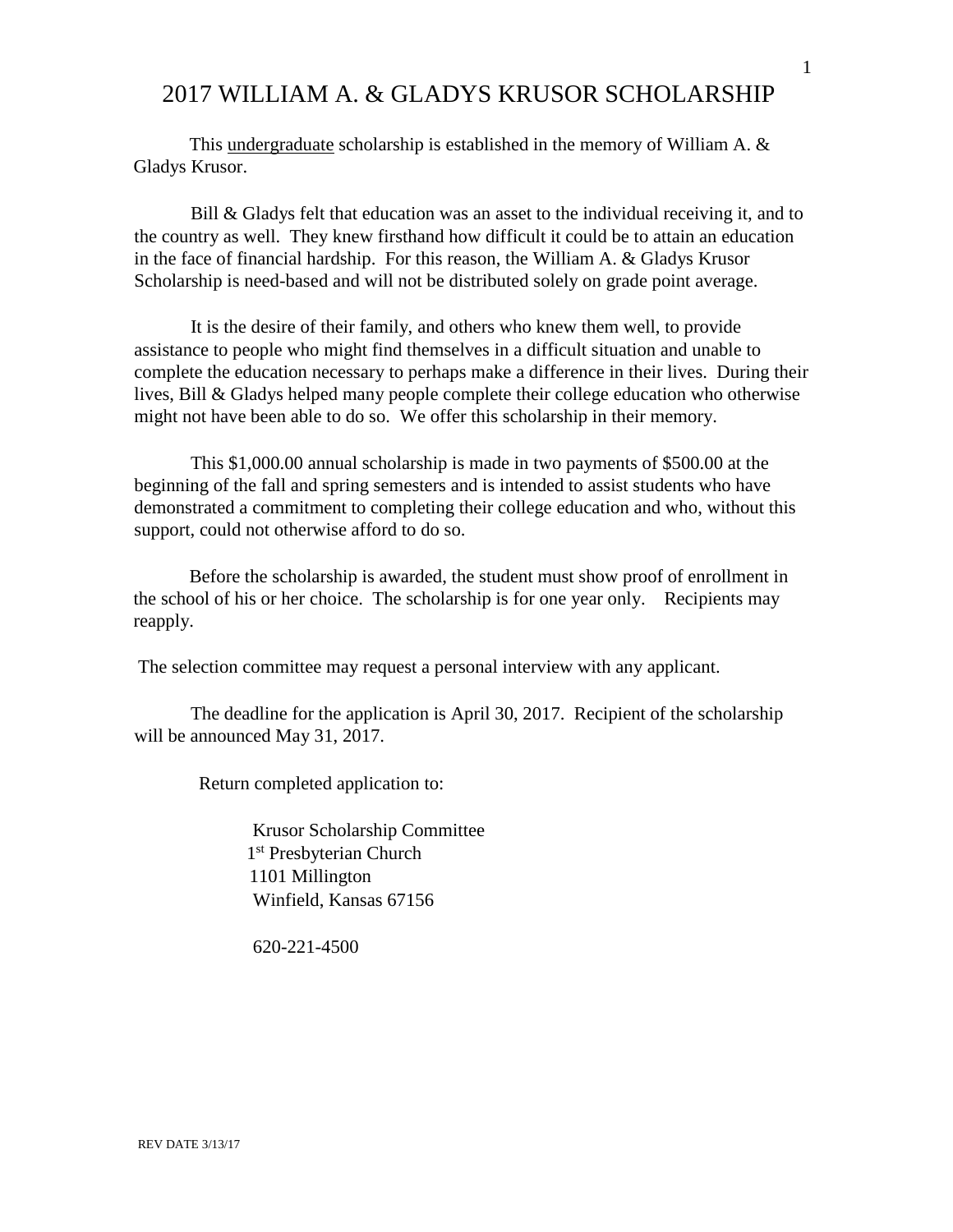## 2017 WILLIAM A. & GLADYS KRUSOR SCHOLARSHIP APPLICATION

PLEASE TYPE OR PRINT

## PERSONAL INFORMATION

| $\text{(last)}$  |                                       | (first)                                                                                 | (middle) |  |                 |
|------------------|---------------------------------------|-----------------------------------------------------------------------------------------|----------|--|-----------------|
|                  |                                       |                                                                                         |          |  |                 |
|                  |                                       | Age  ___ Phone#( __ ) ________ Cell phone#( ___ ) ______ Marital status _______         |          |  |                 |
|                  |                                       |                                                                                         |          |  |                 |
| support          |                                       | Name(s) of persons (parents/guardian/spouse or others) from which you receive financial |          |  |                 |
| Their            |                                       | address(s)                                                                              |          |  |                 |
|                  | Occupation/employer of                |                                                                                         |          |  |                 |
|                  |                                       | Brothers & sisters/children receiving financial support from parents/yourself           |          |  |                 |
|                  | How many $\frac{1}{2}$ How many       |                                                                                         |          |  | $\text{Ages}\_$ |
|                  |                                       | Brothers & sisters/children currently in college                                        |          |  |                 |
|                  | $How many$ $\_\_\_\_\_\_\_\_\_\_\_\_$ |                                                                                         |          |  |                 |
|                  |                                       |                                                                                         |          |  |                 |
|                  |                                       |                                                                                         |          |  |                 |
|                  |                                       |                                                                                         |          |  |                 |
| <b>EDUCATION</b> |                                       |                                                                                         |          |  |                 |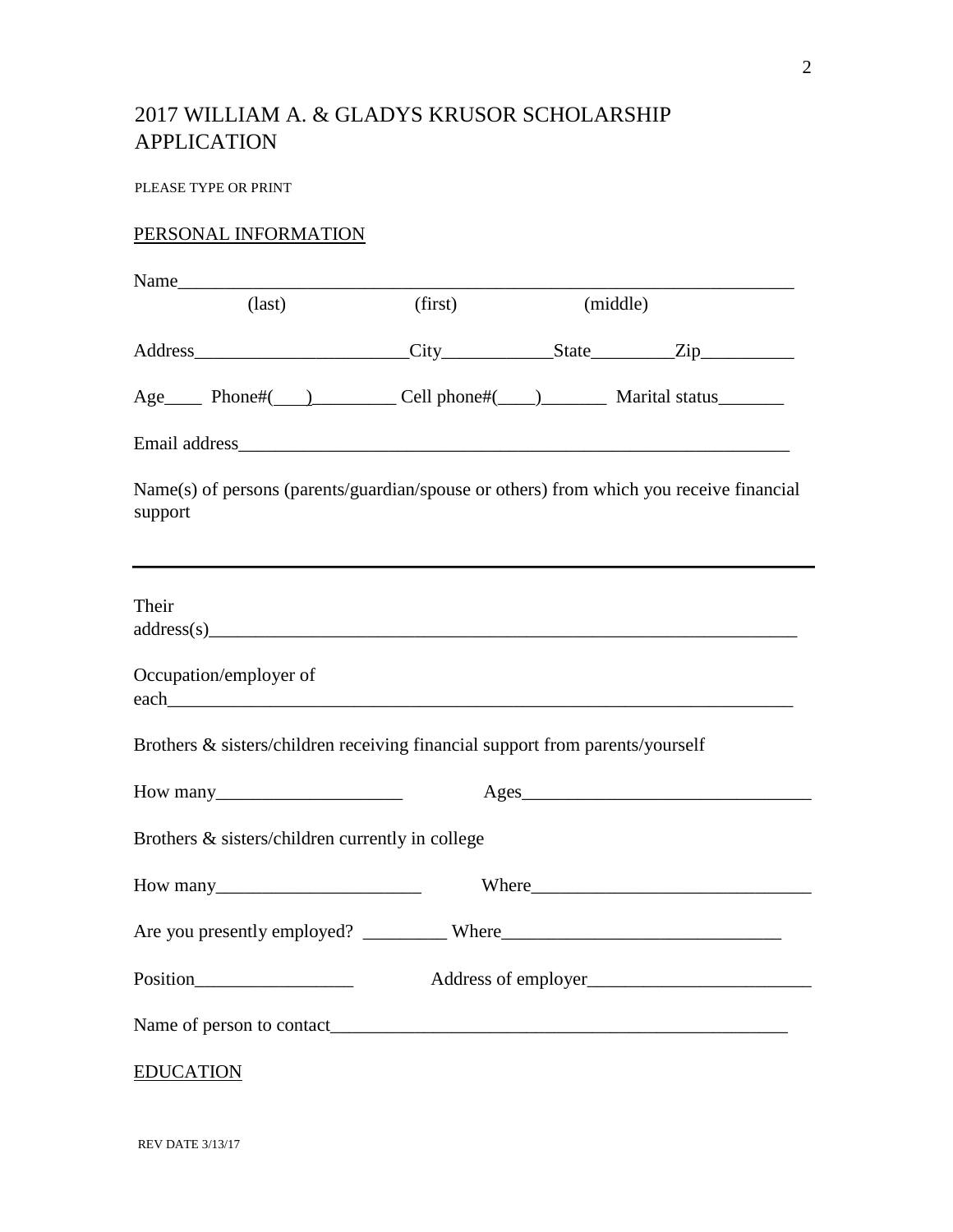| Colleges attended:                                                                                                     |                 |     |                                                   |  |
|------------------------------------------------------------------------------------------------------------------------|-----------------|-----|---------------------------------------------------|--|
| Name                                                                                                                   | Hours Completed | GPA | Year of Attendance                                |  |
| <u> 1980 - Johann Harry Harry Harry Harry Harry Harry Harry Harry Harry Harry Harry Harry Harry Harry Harry Harry</u>  |                 |     | <u> 1980 - Johann Barbara, martxa alemaniar a</u> |  |
| <u> 1989 - Johann John Stone, mars et al. 1989 - John Stone, mars et al. 1989 - John Stone, mars et al. 1989 - Joh</u> |                 |     |                                                   |  |
| For the 2017-2018 school year, where do you plan to attend college?                                                    |                 |     |                                                   |  |
|                                                                                                                        |                 |     |                                                   |  |
| FINANCIAL INFORMATION                                                                                                  |                 |     |                                                   |  |
| Approximate cost per semester                                                                                          |                 |     |                                                   |  |
|                                                                                                                        |                 |     |                                                   |  |
|                                                                                                                        |                 |     |                                                   |  |
| Room & Board\$                                                                                                         |                 |     |                                                   |  |
| $Total \$$                                                                                                             |                 |     |                                                   |  |
| How do you plan to finance college costs? (scholarship/grants, loans, personal funds)                                  |                 |     |                                                   |  |
| Please be specific and give amounts for each. ___________________________________                                      |                 |     |                                                   |  |
|                                                                                                                        |                 |     |                                                   |  |
|                                                                                                                        |                 |     |                                                   |  |

3

## ADDITIONAL INFORMATION

Extra-curricular school activities (if applicable).